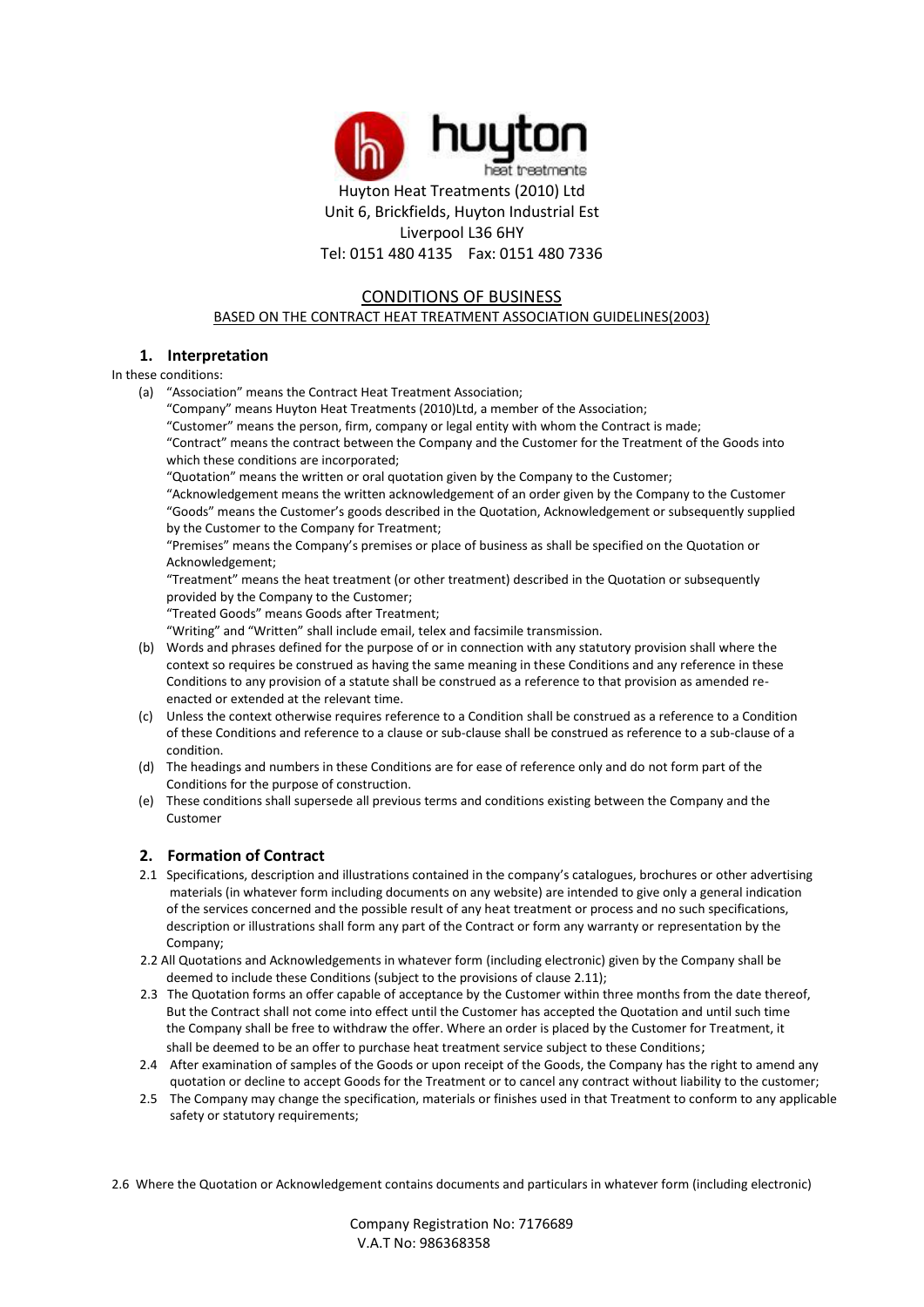produced by the Company including (without prejudice to the generality of the foregoing) illustrations, designs, drawings, weight and technical specifications and ratings such documents and particulars shall be deemed to be approximate only. The Customer undertakes to observe strict secrecy with such documents and particulars and not to disclose them to others and the Company reserves all rights to copyright, design rights and all other intellectual or industrial property right therein including the ownership of the actual documents submitted;

2.7 The Company may by giving notice to the Customer at any time up to receipt of the Goods by the Company for treatment increase any price quoted to reflect any increase in the cost of heat treatment which are due to an increase in the cost of labour, materials, manufacturing and transport costs or the imposition, introduction or increase of levies or taxes to which the Company's subject.

2.8 Cancellation of the Contract by the Customer will be a breach of contract entitling the Company to compensation and the Customer shall indemnify the Company in full against all loss (including loss of profit) costs (including the cost of all labour and materials used) damages and expenses paid incurred or sustained by the Company as a result of the cancellation.

2.9 If subsequent to any contract between the Company and the Customer into which these conditions are incorporated any contract for the supply of heat treatment services similar to the Treatment is made between the Company or any other member of the Association and the Customer whether the same is in writing orally or otherwise without express reference to any conditions shall be deemed to be subject to these conditions.

- 2.10 Insofar as an order by the Customer is in any circumstances regarded or held to constitute the terms of a counteroffer by delivering any Goods to the Company for Treatment or by accepting physical delivery of any Treated Goods from the Company.
- 2.11 These Conditions constitute the entire agreement between the Company and the Customer and no variation to these conditions shall be effective unless made in writing and signed by a director (or an authorised officer or employee) of the Company. (At the request of the Customer the Company will verify in writing whether any named individual has t the requisite authority).
- 2.12 The Company and the Customer acknowledge that these Conditions have been given due consideration and that they are considered fair and reasonable by the Company and the Customer.

# **3. Prices and Payment**

- 3.1 Unless otherwise stated, all prices quoted are the price of the Treatment in pounds sterling exclusive of VAT and do not include packaging or insurance. The Customer shall be responsible for any additional costs arising from part deliveries or express despatch.
- 3.2 The price for each delivery ("the price) shall be paid in full without any deduction by way of set-off, counterclaim or otherwise and received by the Company.
	- (i)within thirty days of that date of the Company's invoice
	- (ii)if a date or dates for payment are specified on the Quotation or Acknowledgement on the dates specified ("the Due Date").
	- The time of payment of the Price shall be of the essence of the Contract.
- 3.3If the Company shall notify the Customer in writing of completion of the Treatment of part of the Goods payment of such part of the prices as relates to the completed part of the Treatment shall become due and payable forthwith notwithstanding that the remainder of the Treatment shall not have been completed.
	- 3.4 The Customer will pay to the Company all additional costs charges and expenses which the Company incurs or sustains in respect of or otherwise connected with the variation delay or suspension of the Contract arising from an act or omission of the Customer or any employee agent or contractor of the Customer or by reason of any other circumstances for which the Company is not wholly responsible.
	- 3.5 The Company shall be entitled to apply as it thinks fit any payment received from the Customer to any debt outstanding in respect of any contract between the Company and the Customer notwithstanding any purported appropriation by the Customer to the contrary.

# **4. Interest**

4.1 In default of payment being made on the Due Date, the Company may charge interest at the rate of 6% per annum above the base rate from time to time of Nat West Bank on any overdue amount from the day following the Due Date until the date of receipt of cleared funds.

# **5.Transportation**

- 5.1 When accepting the Quotation or Acknowledgement the Customer shall submit to the Company all information specifications drawings and technical descriptions ("the Information") necessary to enable the Company to provide the Treatment and the Customer alone shall be responsible for the accuracy of such Information and their suitability to the Goods. The Company reserves the right not to commence Treatment until it shall be in receipt of such Information which it shall deem necessary for such purpose.
	- 5.2 Unless otherwise stated in the Quotation or Acknowledgement the Customer shall deliver the Goods to the Premises

Company Registration No: 7176689 V.A.T No: 986368358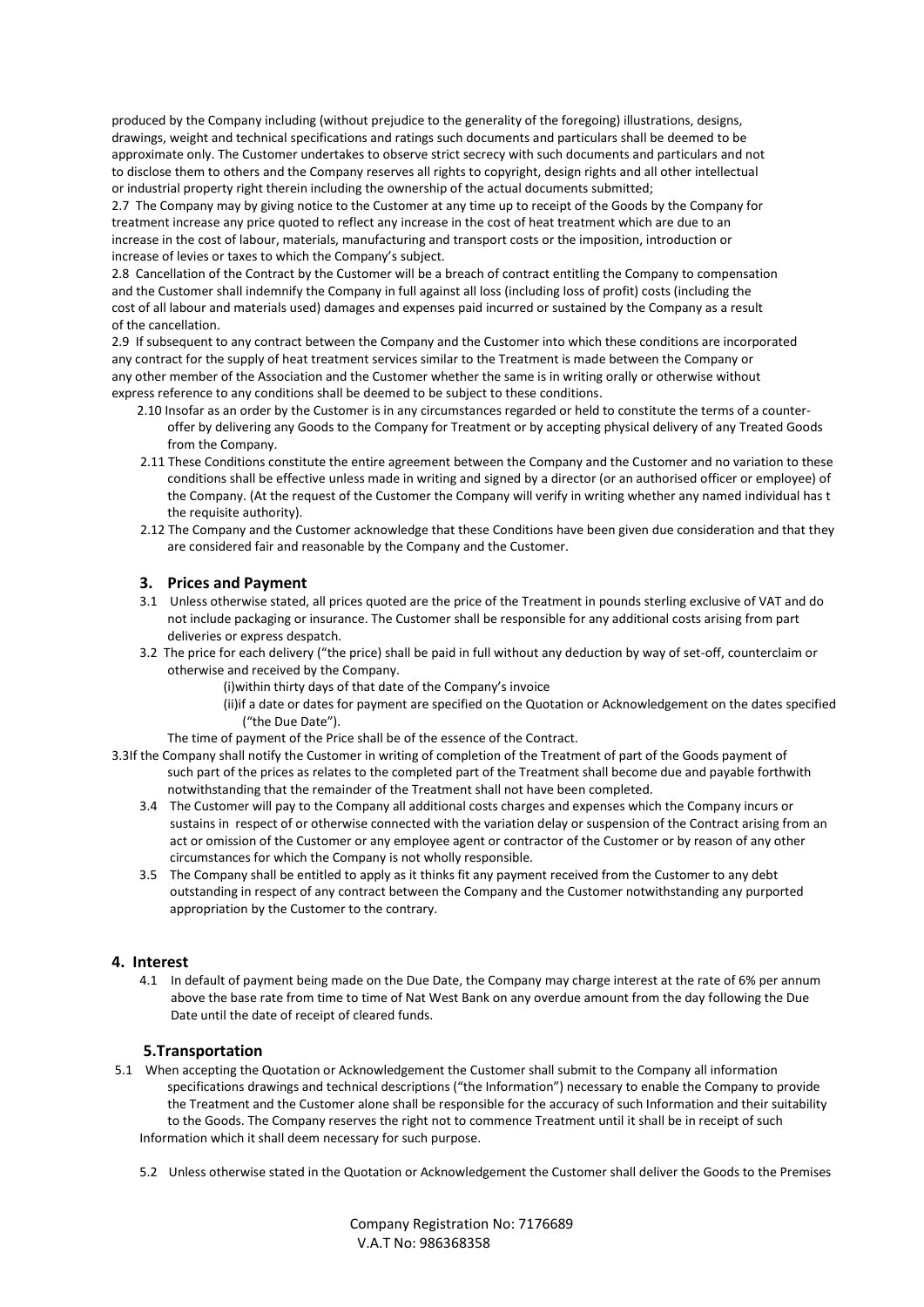at which the Treatment is to take place on the date and time notified by the Company to the Customer for such purpose and shall be solely responsible for the costs and risks thereof. Time for compliance with this clause 5.2 shall be of the essence.

- 5.3 If the Quotation or Acknowledgement includes transportation of Goods to and from the Premises, then the Company will arrange transport by whatever method it considers appropriate (including the use of a third party carrier if it so wishes).
- 5.4 The Customer shall be responsible for the suitable packing of the Goods having regard to their manufacturing tolerances, quality and value to the Customer in materials which can be reused where appropriate by the Company for delivery of Treated Goods the Company will pack Treated Goods as it deems appropriate and any additional costs so incurred shall be charged to the Customer. The Company does not accept responsibility for the return of packing materials after the Treatment.

# **6. Risk**

6.1 Unless the contract expressly states the contrary, risk of damage or loss to Goods and the Treated Goods shall at all

- times (including whilst they are at the Premises and during transportation to and from the Premises) remain the Customer's entire risk who shall be responsible for affecting and maintaining its own insurance cover in respect thereto. Without prejudice to the generality of the foregoing, the Company shall insure the Goods and Treated Goods in transit by the Company's own vehicles to a limit of £10,000 per vehicle per consignment.
- 6.2 The Customer is responsible in all case for unloading the delivery vehicle and shall be responsible for all loss of or damage to the Treated Goods during the course of unloading.

# **7. Delivery**

- 7.1 Any dates given in the Quotation, Acknowledgement or otherwise by the Company for when the Treated Goods will be available for collection shall be estimated only and shall not constitute essential terms of the Contract. Any delay in completing the Treatment shall not constitute a breach of contract entitling the Customer to terminate.
- 7.2 Delivery of the Treated Goods shall be made by the Customer collecting the Treated Goods at the Premises or, if some other place for delivery is agreed by the Company, by the Company dispatching the Treated Goods to that place.
- 7.3 The Customer shall, unless the Company is to arrange delivery of the Goods to the Customer's premises, collect the Goods from the Premises within 10 working days of the Company notifying the Customer that the Goods are available for collection. Time shall be of the essence in relation to this clause 7.3
- 7.4 In any case where the Company has agreed in writing to both a guaranteed delivery date and an agreed daily sum by way of pre-estimated damages for failure to deliver in accordance with the Contract the Company's liability shall be limited to the agreed daily sum. In any other case the extent of the Company's liability shall be as stated in Conditions 11.
- 7.5 Where the Treated Goods are too be delivered in instalments each delivery shall constitute a separate contract and failure by the Company to deliver any one or more of the instalments in accordance with these Conditions or any claim by the Customer in respect of any one or more instalments shall not entitle the Customer to treat the Contract as a whole as repudiated.
- 7.6 If the Customer fails to take delivery of the Treated Goods or fails to give the Company adequate delivery instructions at the time stated for delivery then without prejudice to any other right or remedy available to the Company, the Company may:

(i)store the Treated Goods until actual delivery and charge the Customer for the reasonable cost (including insurance) of storage; or

(ii)sell the Treated Goods at the best price readily obtainable and (after deducting all reasonable storage and selling expenses) account to the Customer for any shortfall below the price under the Contract.

7.7 Where the Contract expressly states that the Company bears the risk of damage or loss to the Treated Goods and provides for delivery of the Treated Goods elsewhere than the Premises the Company will consider a claim by the Customer in respect of loss or damage in transit only if the Customer:

(i)gives written notice to the Company within 14 days after the date of the Company's advice note or other notification of the despatch of the Treated Goods in the case of non-delivery, or written seven working days of the delivery of the Treated Goods in any other case: and

- (ii)where the Treated Goods are transported by an independent freight carrier complies in all respects with the freight carrier's conditions of carriage for notifying claims for loss or damage in transit: and (iii)is unable to make a claim for the loss or damage to its insurance company and all requirements of the insurance of the Goods whilst in transit have been fully complied with.
- 7.8 Subject to the provisions of paragraph 7.6 the Company shall have a general lien on all goods and property belonging to the Customer and such lien shall be exercisable in respect of all sums lawfully due from the Customer to the Company. The Company shall be entitled to the expiration of 14 days' notice to dispose of such goods or property in such manner and at such price as it thinks fit and to apply the proceeds towards such debt.
- 7.9 The Company may store all or any part or the Treated Goods at locations other than the Premises.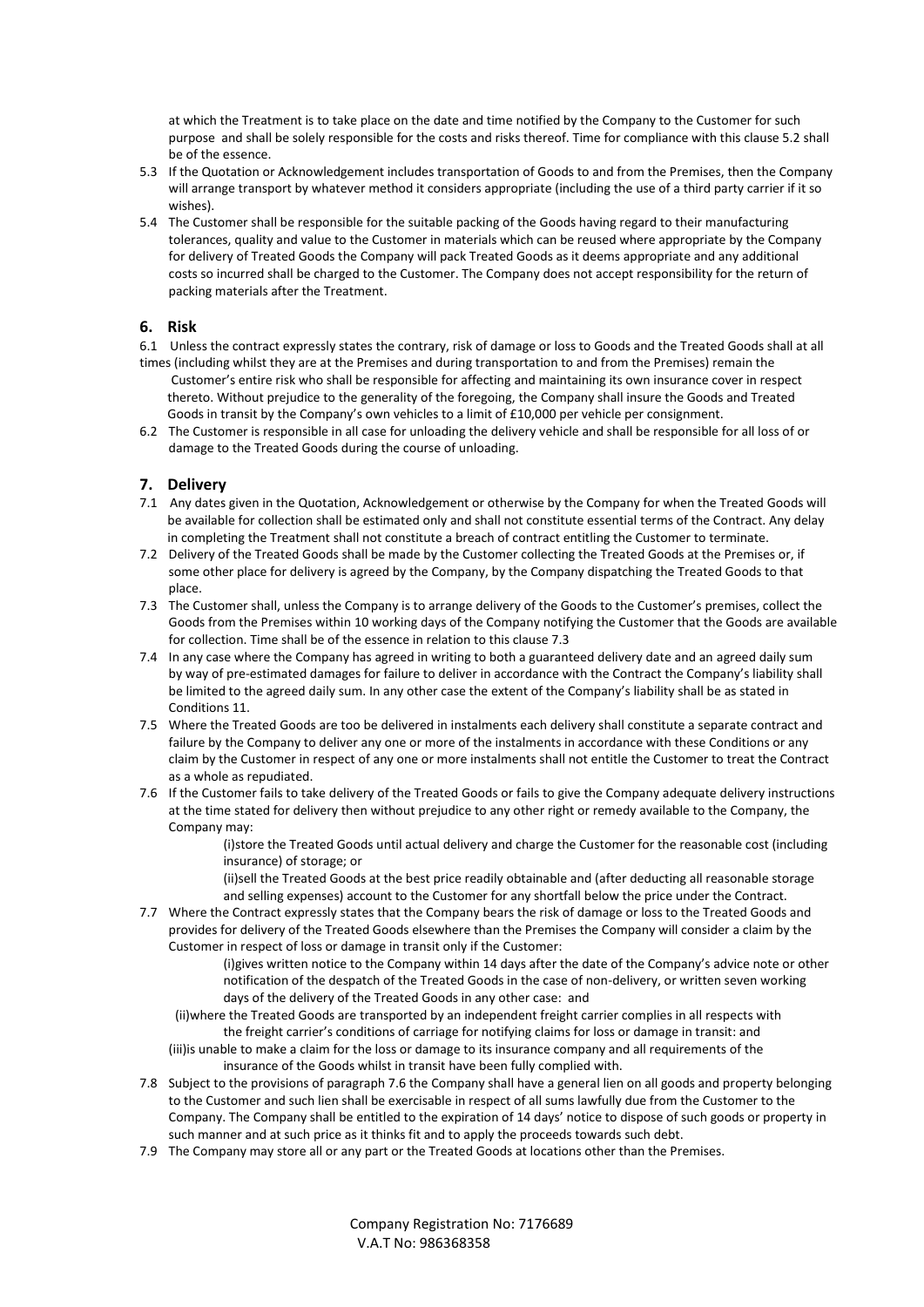# **8. Cancellation and Suspension of the Contract**

8.1 This Condition applies if:

(i)any sum which is due and payable by the Customer to the Company whether under the Contract or otherwise remains unpaid for a period of seven days; or

 (ii)the Customer fails to take delivery of any goods under any contract between the Customer and the Company otherwise than in accordance with the Customer's contractual rights; or

 (iii)the Customer fails to supply the Company with instructions for despatch of the Treated Goods within seven days of notice being given to the Customer that the same are ready for despatch; or (iv)unforeseen events including (without prejudice to the generality thereof) those referred to in Clause 14

materially affect the commercial effect of the Contract; or

(v) the Customer makes any voluntary arrangement with its creditors or becomes subject to an administration order or (being an individual or firm) becomes bankrupt or (being a company) goes into liquidation; or

(vi)anencumbrancer takes possession or a receiver administrative receiver or administrator is appointed over any of the property or assets of the Customer; or

(vii)the Customer ceases or threatens to cease to carry on business; or

(viii)the Company reasonably apprehends that any of the events mentioned in paragraphs (vi) to (viii) is about to occur in relation to the Customer and notifies the Customer accordingly; or

(ix)in the reasonable opinion of the Company the credit rating of the Customer is reduced; or

 (x)if the Company receives notice of any claim alleging that the Goods or any part thereof or any Treatment applied to the Goods infringe any patent copyright design right trade mark or other industrial or intellectual property rights of any other person; or

 (xi)the Customer fails to provide any letter of credit, bill of exchange or other security required by the **Contract** 

8.2 If this Condition applies then without prejudice to any other right or remedy available to the Company, the Company shall be entitled to cancel the Contract or suspend any further deliveries under the Contract without any liability to the Company and, if the Treated Goods have been delivered but not paid for, the Price shall become immediately due and payable notwithstanding any previous agreement or arrangement to the contrary.

# **9. Sub-Contracting**

The Company reserves the right to sub-contract the fulfilment of the Contract or any part thereof in which event the Company contracts on behalf of itself and its sub-contractors.

# **10. Duties and Responsibility**

- 10.1 The Company will carry out the Treatment with reasonable skill and care. The employees of the Company are not authorised to make representations as to the skill and care which will be used by the Company in the provision of the Treatment or as to the quality or fitness for Treatment of any Goods. If a representation is made or an opinion expressed orally which materially affects the Customer's decision to place an order for Treatment the Customer must ensure that such details are confirmed in writing by a director (or a duly authorised officer or employee) of the Company so as to form part of the Contract otherwise no liability can be accepted.
- 10.2 The Company shall (subject to the provisions of clause 11.3) be under no liability;

(i)in respect of any defect in the Goods;

(ii)in respect of any default in the Goods or the Treated Goods arising from any information drawing design or specification supplied by or on behalf of the Customer;

(iii)in respect of any defect in the Treated Goods arising from fair wear and tear wilful damage negligence abnormalworking conditions failure to follow the Company's instructions (whether oral or in writing) or misuse of the Treated Goods without the Company's approval;

(iv)if the total price for the Treated Goods has not been paid by the Due Date;

(v) and the Customer shall be deemed to have accepted the Treated Goods and it shall be inconclusively agreed that the Goods are in accordance with the Contract unless;

(a)the Customer gives notice in accordance with clause 10.4; or

(b)within seven days after receipt of the Treated Goods and prior to their use or resale the Customer serves upon the Company a written notice specifying any defect in the quality or state of the Treated Goods or other respect in which the Treated Goods are not in accordance with the Contract which would be apparent upon careful inspection or by such testing as it is reasonable in all the circumstances for the Customer to undertake or stating why the Treated

Goods are not otherwise in accordance with the Contract and thereafter provides to the

 Company a reasonable opportunity of inspecting and testing the Treated Goods before they have been used or resold; or

> Company Registration No: 7176689 V.A.T No: 986368358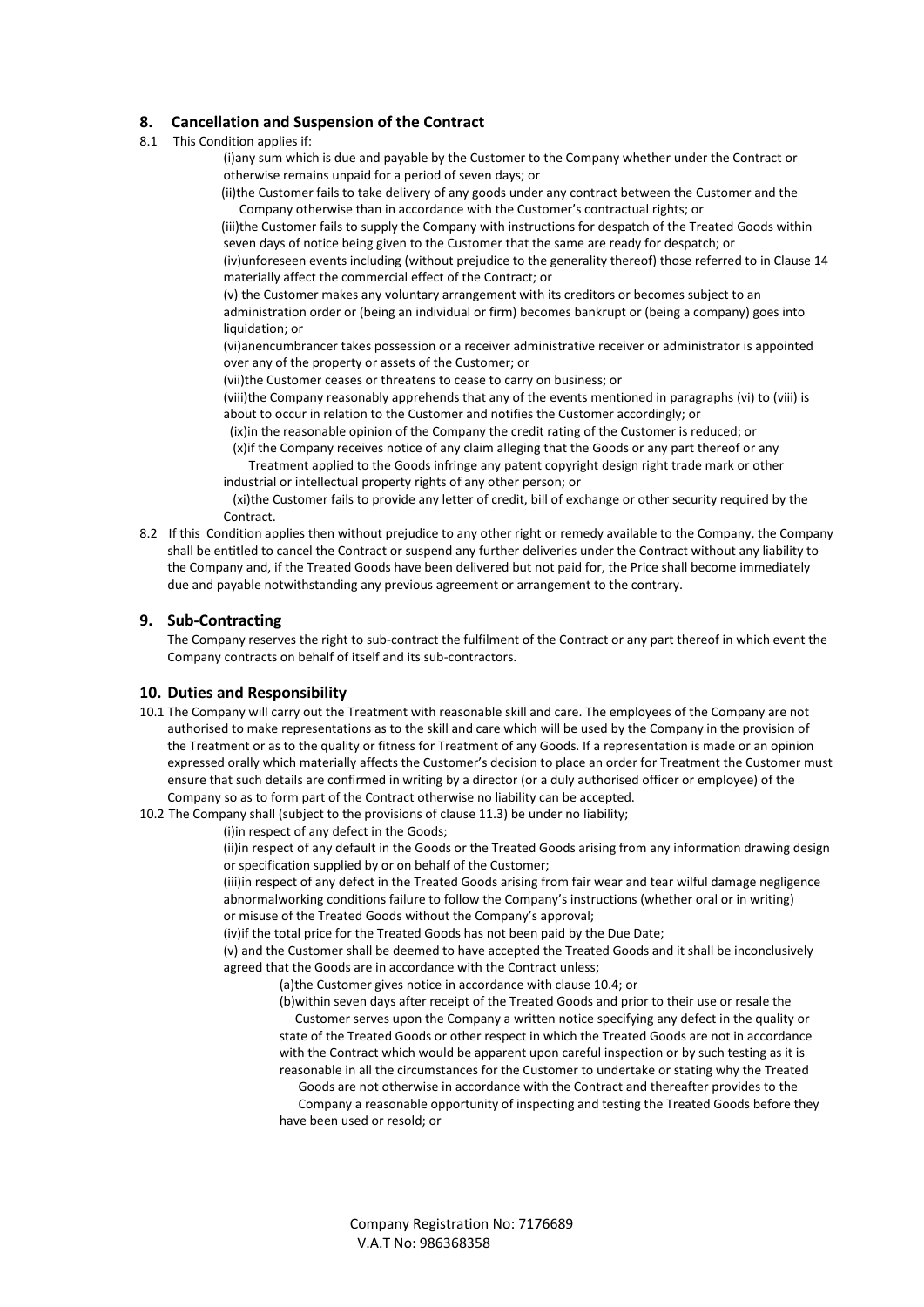- (c)if a defect in the quality or state of the Treated Goods or other respect in which the Treated Goods are not in accordance with the Contract would not be apparent upon careful inspection or reasonable testing the Customer serves upon the Company written notice of such defect or respect forthwith upon its discovery specifying the matters complained of and affording to the
- Company a reasonable opportunity of inspecting the Treated Goods before any making good or replacement is undertaken. The Customer shall not be excused from providing such opportunity by reason of the incorporation of the Treated Goods in the property of a third party or the location of the Treated Goods in upon or under the premises or land of a third party.
- 10.3 After the Treatment the Company will normally test a small percentage of Treated Goods for conformity with the Customer's specification. Where the Contract provides for testing or inspection of the Treated Goods by or on behalf of the Customer before delivery whether at the Premises or elsewhere then upon the Company giving notice of the availability of the Treated Goods for inspection and/or test the Treated Goods within 7 days of such testing or inspection the Customer does not notify the Company in writing that the Treated Goods are not in accordance with the Contract specifying the matters complained of then the Customer shall conclusively be deemed to have accepted the Treated Goods as being in accordance with the Contract and shall not thereafter be entitled to reject the Treated Goods on the grounds of anything which such testing or inspection has or would have revealed.
- 10.4 In the event that the Customer serves written notice on the Company pursuant to clause 10.2 above the Customer shall afford to the Company reasonable opportunity to inspect the Treated Goods which are the subject of the written notice and, if so requested by the Company, the Customer will return such Treated Goods to the Premises at the Customer's expense to enable the Company to carry out such inspection.
- 10.5 If the Treated Goods referred to in any written notice served by the Customer pursuant to clause 10.2 are found by the Company to be faulty as a result of Treatment or damaged as a result of the acts of omissions of the Company or its employees or agent (the "defective Treated Goods")the Company will at its option and subject always to the provisions of clause 11.3:

(i)repeat the Treatment or any part of it; or

 (ii)credit the Customer with the appropriate part of the cost of faulty Treatment or damage to the defective Treated Goods and the reasonable cost of returning the defective Treated Goods to the Premises.

# **11. Liability**

- 11.1 The Customer expressly holds itself out as making the Contract in the course of a business.
- 11.2 Except as expressly provided in these Conditions all warranties statements terms and conditions or undertakings which may be implied by statute common law custom of the trade or otherwise are hereby excluded to the extent permitted by law.
- 11.3The Company does not exclude liability for:

(i)death or personal injury resulting from its negligence or that of its employees; (ii)direct physical damage to or physical loss of the property of the Customer resulting from the Company's its employees' or agents' negligent acts or omissions and which arise out of the performance of its obligations under the Contract provided that the Company's liability under this sub-paragraph 11.3 (ii) shall not exceed the lesser of £1000 or three times the Contract price in aggregate in respect of any one event or series of event.

- 11.4 Subject to paragraph 11.3 the Company will not be liable to the Customer for any;
	- (i)direct loss damage or injury; and/or

 (ii)indirect consequential or special loss, damage or injury or economic loss (including but without limitation financial loss of profits, loss of business revenue or contracts loss of operating time or loss of use) whether foreseeable or not to the Customer or to the Customer's property howsoever

whensoever or arising whether by reason of any representation or misrepresentation or any implied warranty condition or other term or duty at common law or under statute or under the express terms of

the Contract (and whether caused by the negligence of the Company or otherwise) or otherwise in respect of or in connection with the Treatment of the Goods or their use or resale by the Customer except as expressly provided in these Conditions;

11.5 The weight or quantity of the Treated Goods printed upon the Company's advice/despatch note shall be final unless, the Customer shall have given written notice of any discrepancy in weight or quantity within 7 days after receipt of the Treated Goods and has thereafter given the Company a reasonable opportunity of witnessing a verification of the Treated Goods before they have been used or processed or sold provided always that the Customer acknowledges and accepts there shall be excluded losses of 3% of the Goods from the weight or quantity of Treated Goods (being the norm in the industry for loss during Treatment of Goods).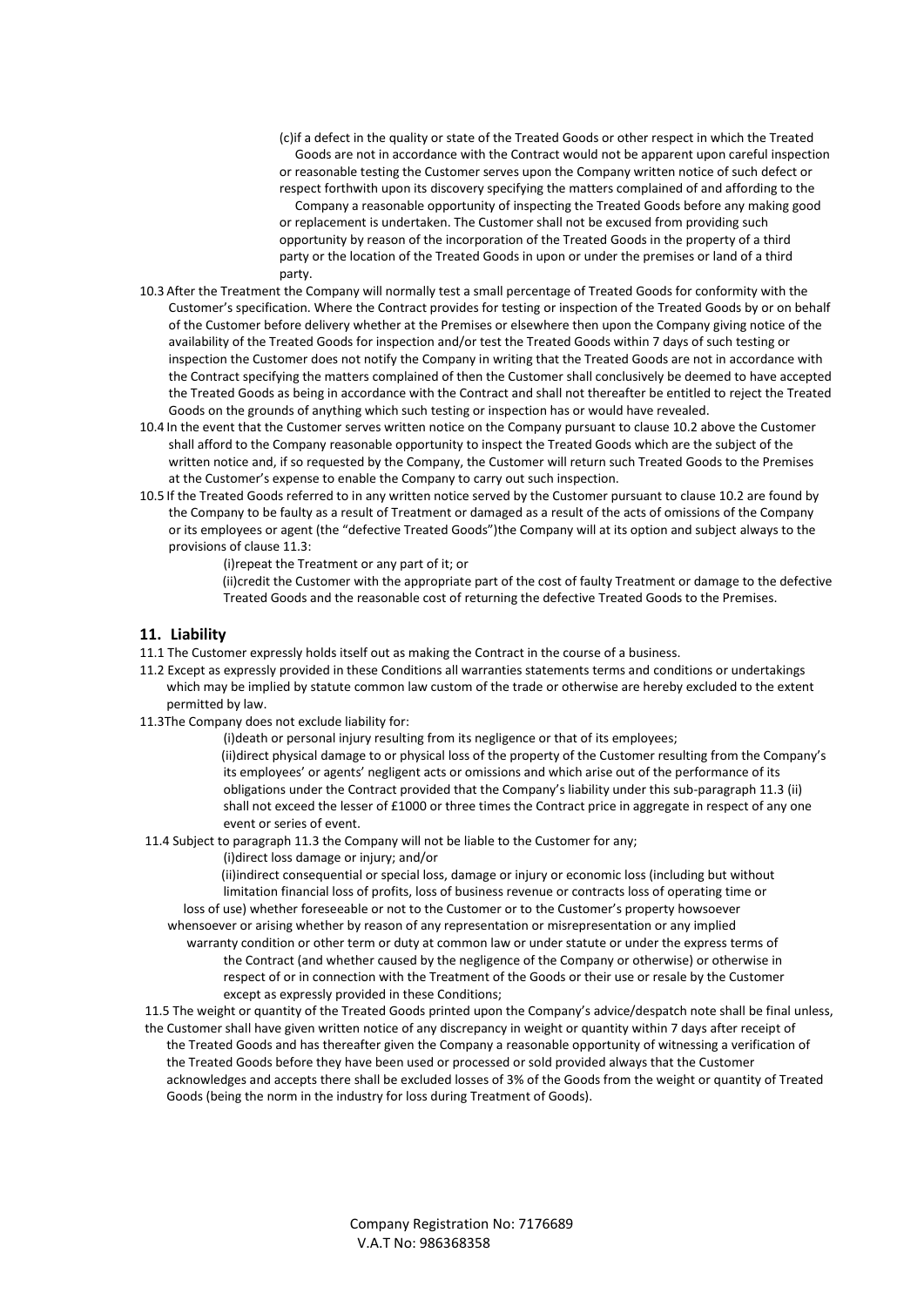11.6 The Company is concerned to ensure that the price of Treatment remains competitive and taking into account; (i)the fact that the Customer is in a better position than the Company to know or ascertain the amount of any loss which will arise out of any defect in the Treated Goods

> (ii)the fact that the extent of the damage that might be caused or alleged to be caused to the Customer or to the Goods is disproportionate to the amount that can reasonably be charged (and is charged) by the Company to the Customer for Treatment;

 (iii)the terms and conditions upon which the Company's own suppliers are prepared to supply goods and services to the Company this must necessarily involve the incorporation of the terms and conditions set out in this clause.

#### **12. Acknowledgement**

- 12.1 The Customer acknowledges and accepts that Treatment carries risks to the Goods including, but not limited to, cracking, distortion, failure to respond, segregation. Hardenability and sharp corners dependent upon such factors
- as manufacturing history, size and sections for which the Customer accepts full responsibility and the Customer enters into the Contract on such basis.
- 12.2 Accordingly the Customer shall be responsible for assuring that the Goods are suitable for Treatment. If prior to or at any time during Treatment the Company forms the opinion in its absolute discretion that the Goods are unsuitable for Treatment or for the continuation of Treatment (as the case may be) the Company shall be entitled to discontinue Treatment forthwith and will notify the Customer as soon as reasonably practicable. The Company will invoice the Customer for costs incurred and Treatment actually carried out and clause 3 shall apply to payment as if Treatment had been completed. Unless otherwise agreed in writing by the Company the Customer shall collect the Goods at its own risk and expense from the Premises. Collection of the Goods shall take place within 10 working days of receipt of notification from the Company that the Goods are unsuitable for Treatment in the absence of which the Company may at its election apply the provisions of clause 7.6 as if they referred to the Goods.

#### **13. Indemnity**

- 13.1 The Customer shall indemnify and keep the Company indemnified from and against any liability of any kind to any thirdparty howsoever arising (whether on contact tort or otherwise and including, but not limited to, liability arising from the negligence of the Company or from the negligence of any person for whom the Company is vicariously liable) in respect of or in connection with;
	- (i)any defect in the Goods; and/or

 (ii)any inadequate or inaccurate instructions information specifications drawings or technical description given by the Customer its employees or agents relating to the Treatment of the Goods; and/or (iii)any defect in the Customer's title to the Goods or authority to contract with the Company for Treatment of the Good; and/or

 (iv)any loss injury or damage of any kind (whether direct indirect or otherwise and including but not limited to any loss of profit and/or any incidental consequential or special loss or damage of any description) (v)any losses claims demands or damages incurred by the Company exceeding the Company's liability pursuant to these conditions.

13.2 The Customer shall indemnify the Company against all losses damages costs and expenses awarded against or incurred by the Company in connection with or paid or agreed to be paid by the Company in settlement of any claim for infringement of any patent copyright design trademark or other industrial or intellectual property rights of any person which results from the Company's use of the Customer's design drawing specification tooling or goods (including but not limited to the Goods).

#### **14. Force Majeure**

The Company shall not be liable to the Customer or be deemed to be in breach of the Contract by reason of any delay In performance or any failure to perform any of the Company's obligations in relation to the Goods if the delay or failure was due to any cause beyond the Company's reasonable control. Without prejudice to the generality of the Foregoing the following shall be regarded as causes beyond the Company's reasonable control;

(i)acts of God explosion flood tempest fire or accident

- (ii)war or threat of war sabotage insurrection terrorism civil disturbance or requisition;
- (iii)acts restriction regulations byelaws prohibitions or measures of any kind on the part of any governmental parliamentary or local authority;
- (iv)import or export regulation or embargoes
- (v)strikes lock-outs or other industrial actions or trade disputes (whether involving employees of the Company or a third party)
- (vi)difficulties in obtaining raw materials labour fuel parts or machinery;
- (vii)power failure or breakdown in machinery.